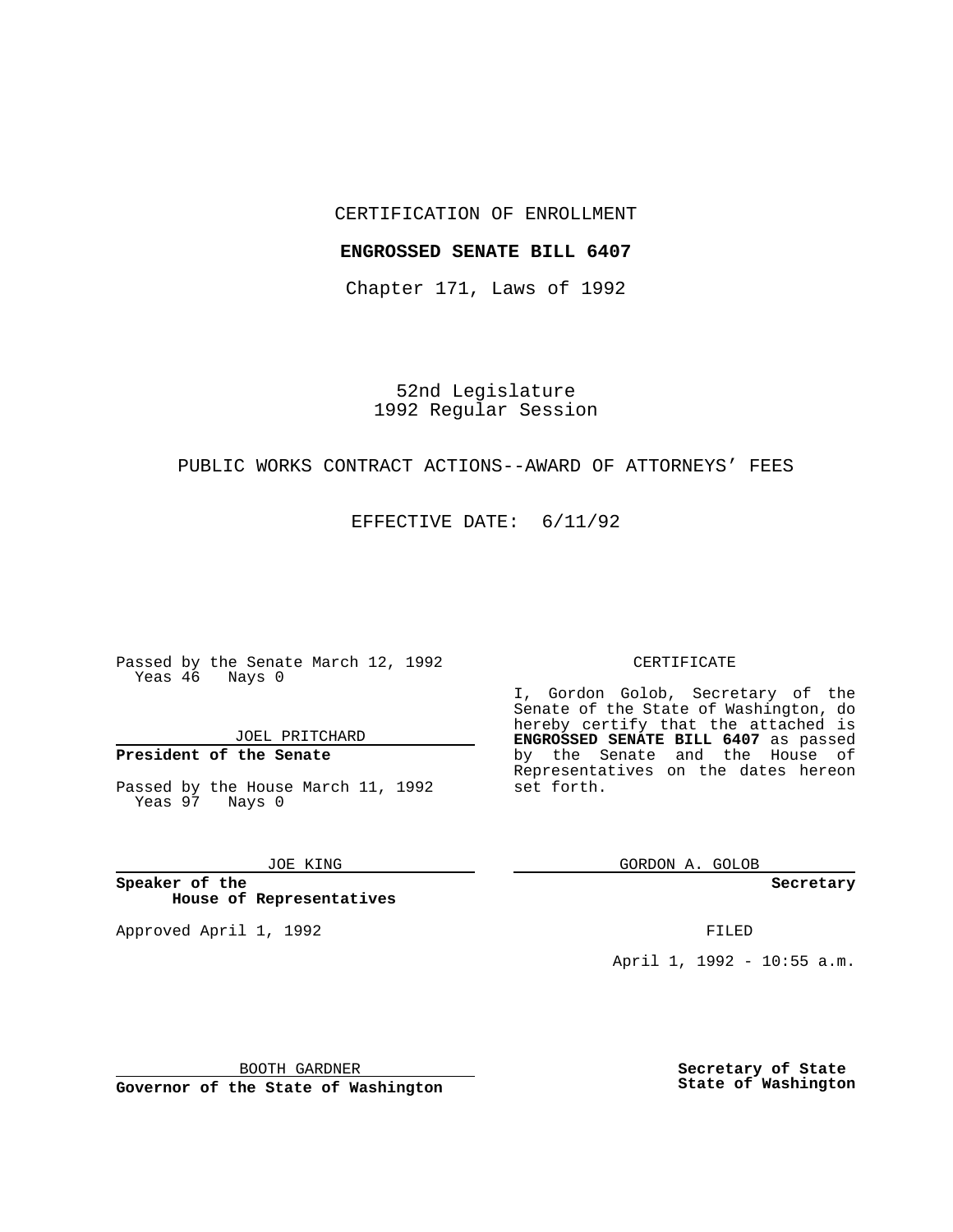# **ENGROSSED SENATE BILL 6407** \_\_\_\_\_\_\_\_\_\_\_\_\_\_\_\_\_\_\_\_\_\_\_\_\_\_\_\_\_\_\_\_\_\_\_\_\_\_\_\_\_\_\_\_\_\_\_

\_\_\_\_\_\_\_\_\_\_\_\_\_\_\_\_\_\_\_\_\_\_\_\_\_\_\_\_\_\_\_\_\_\_\_\_\_\_\_\_\_\_\_\_\_\_\_

AS RECOMMENDED BY THE CONFERENCE COMMITTEE

Passed Legislature - 1992 Regular Session

**State of Washington 52nd Legislature 1992 Regular Session By** Senators Madsen, Anderson, Matson and Vognild Read first time 01/29/92. Referred to Committee on Commerce & Labor.

AN ACT Relating to public works construction contracts; and adding

a new section to chapter 39.04 RCW.

BE IT ENACTED BY THE LEGISLATURE OF THE STATE OF WASHINGTON:

 NEW SECTION. **Sec. 1.** A new section is added to chapter 39.04 RCW to read as follows:

 (1) The provisions of RCW 4.84.250 through 4.84.280 shall apply to an action arising out of a public works contract in which the state or a municipality, or other public body that contracts for public works, is a party, except that: (a) The maximum amount of the pleading shall be two hundred fifty thousand dollars; and (b) in applying RCW 4.84.280, the time period for serving offers of settlement on the adverse party shall be the period not less than thirty days and not more than one hundred twenty days after completion of the service and filing of the summons and complaint.